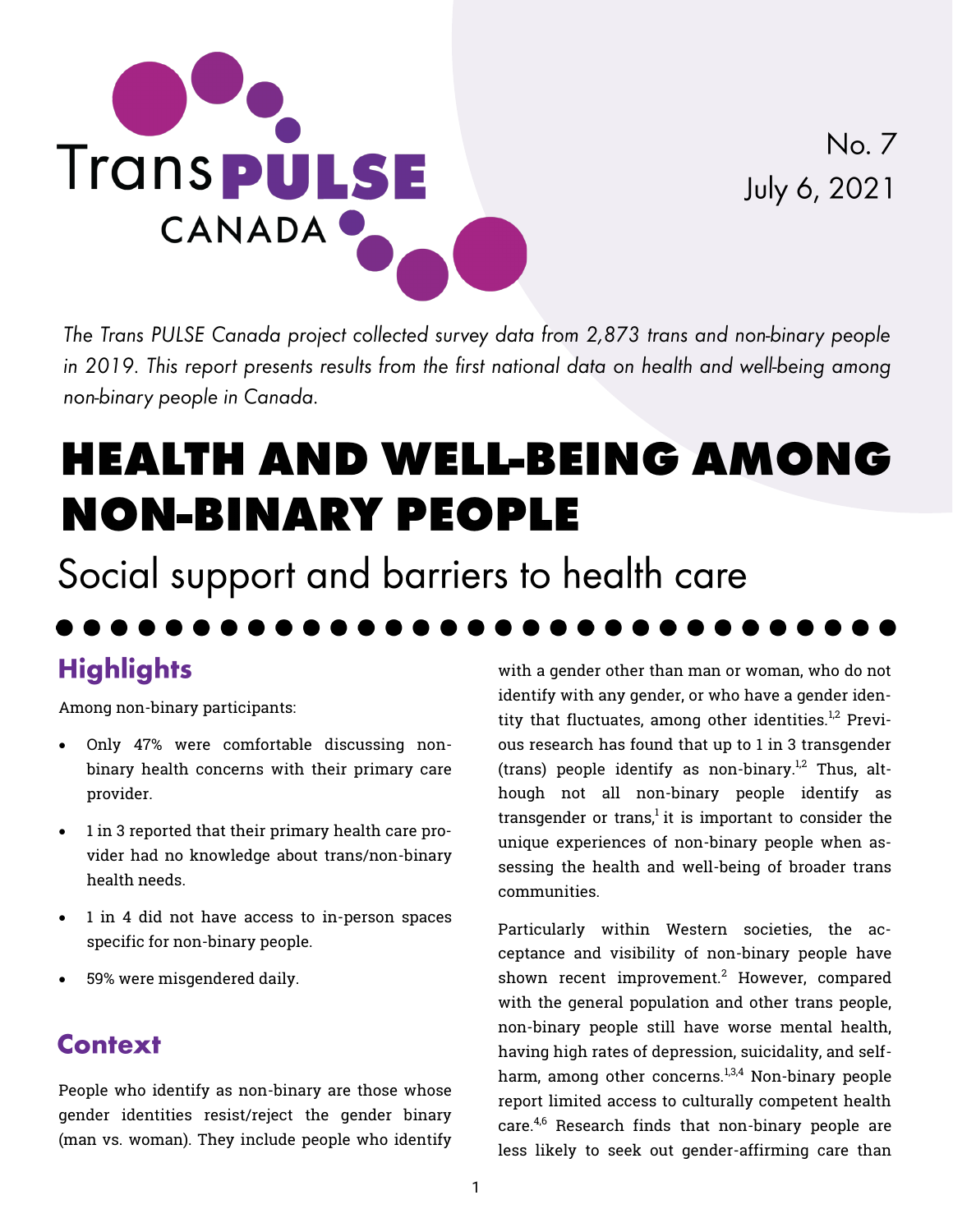<span id="page-1-1"></span><span id="page-1-0"></span>other trans people, but also that non-binary people who want gender-affirming care experience more barriers to access. $4$  Despite these disparities, research on non-binary people is limited and often focused on youth. $3-5$  $3-5$  $3-5$  This report provides the first quantitative nationwide profile of the health and well-being of non-binary people in Canada.

### **Trans PULSE Canada**

Over a 10-week period in 2019, the Trans PULSE Canada research team collected survey data from 2,873 trans and non-binary people age 14 years or older and living in Canada. Participants were able to complete the full survey or a 10-minute short form online, on paper, via telephone (with or without a language interpreter), or on a tablet with a Peer Research Associate (only in major cities). The 10-minute short form contained key items from the full survey, and both versions were available in English or French. Participants responding to questions only in the full survey were assigned weights such that their responses reflected the demographic profile of the entire sample, accounting for potential differences between those who opted for the full and short forms. The Trans PULSE Canada survey included questions from the Ontario's Trans PULSE project, questions from Statistics Canada surveys to allow for comparisons to the general population, and questions developed by trans and non-binary people based on community priorities. This report especially highlights questions developed by the team's Non-Binary Priority Population Team.

### **How to Interpret**

This report presents results comparing non-binary participants with the rest of the Trans PULSE Canada sample (labelled as "rest of sample" in results tables). Participants were asked: "If you had to select ONE response that best describes your current gender identity for the purposes of a survey, what would it be?" In this report, those who responded as "Nonbinary, genderqueer, agender, or a similar identity"

#### **Table 1: Distribution of non-binary** people across provinces and territories

|                                   | Non-binary<br>$n = 1327$<br>% | <b>Rest of</b><br>sample<br>$n = 1417$<br>% |  |  |  |  |
|-----------------------------------|-------------------------------|---------------------------------------------|--|--|--|--|
| <b>Current province/territory</b> |                               |                                             |  |  |  |  |
| Alberta                           | 20                            | 18                                          |  |  |  |  |
| <b>British Columbia</b>           | 19                            | 18                                          |  |  |  |  |
| Manitoba                          | 3                             | $\mathfrak{p}$                              |  |  |  |  |
| <b>New Brunswick</b>              | $\mathfrak{p}$                | 3                                           |  |  |  |  |
| Newfoundland and<br>Labrador      | 1                             | 1                                           |  |  |  |  |
| Nova Scotia                       | 3                             | 4                                           |  |  |  |  |
| Ontario                           | 34                            | 36                                          |  |  |  |  |
| <b>Prince Edward Island</b>       | 0.4                           | 0.6                                         |  |  |  |  |
| Quebec                            | 13                            | 12                                          |  |  |  |  |
| Saskatchewan                      | 4                             | 3                                           |  |  |  |  |
| <b>Northwest Territories</b>      | 0.1                           | 0.1                                         |  |  |  |  |
| Nunavut                           | 0.1                           | 0                                           |  |  |  |  |
| Yukon                             | 0.2                           | 0.4                                         |  |  |  |  |

were categorized as non-binary. Those who responded as "Man or boy," "Woman or girl," or "Indigenous or other cultural gender identity" were categorized as part of the rest of the sample. Almost half (48%, n = 1,327) of all participants identified as non-binary. Questions on employment and income were limited to those aged 16 and older; in this report, results for these questions only include those aged 25 and older.

Although Trans PULSE Canada used multiple approaches to make the survey accessible, it was not possible to conduct a random sample of the trans and non-binary population. Therefore, results cannot be assumed to represent true population demographics. For instance, that 48% of Trans PULSE Canada participants were non-binary, does not mean exactly 48% of all trans and non-binary people in Canada are non-binary.

The final column of all comparative tables in this report contains a p-value. A p-value indicates whether there is a statistically significant difference between groups. Tables 2-6, 7 and 8 compare nonbinary participants and the rest of the sample and Table 6a compares non-binary participants assigned male sex at birth (AMAB) and those assigned female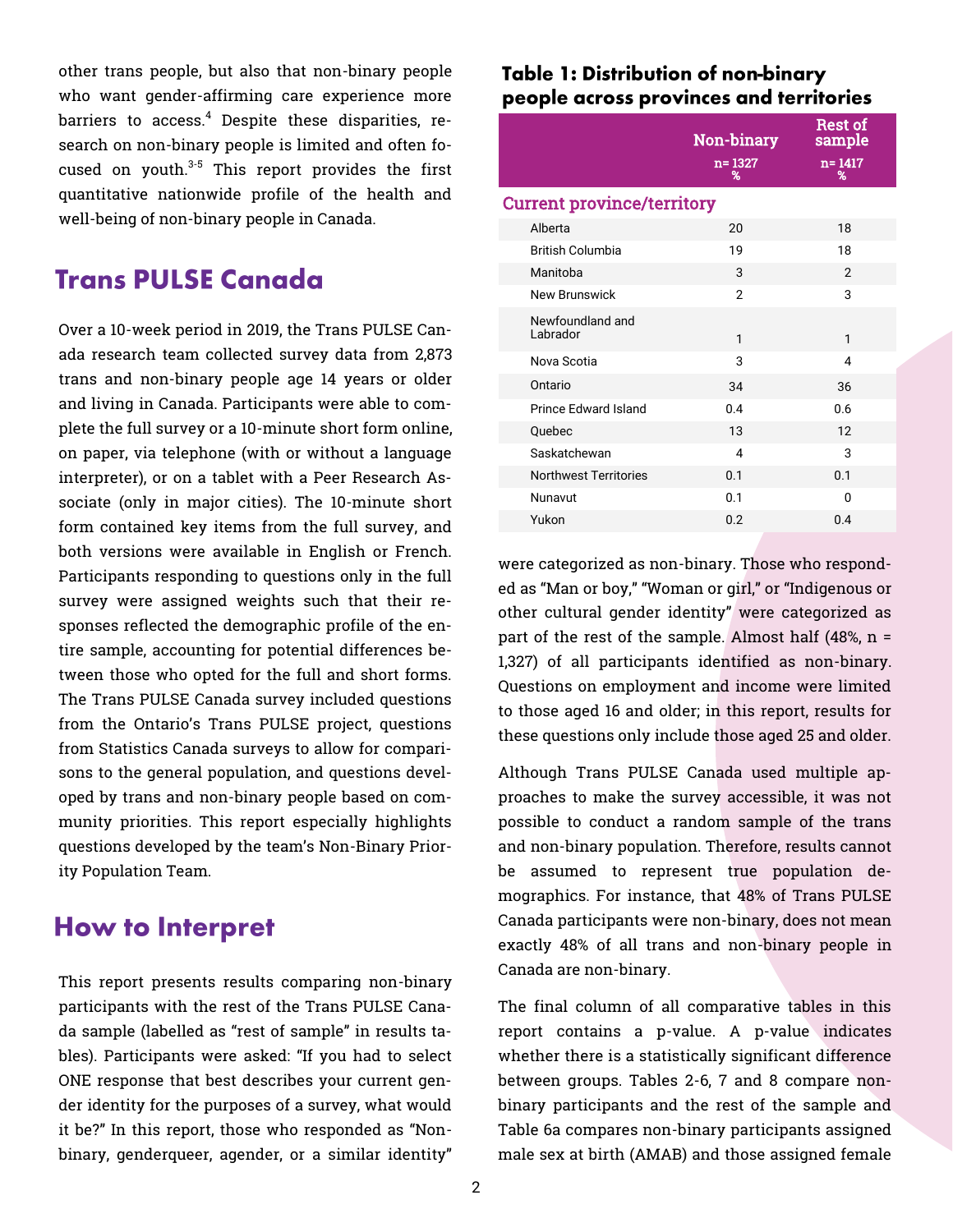### Table 2: Socio-demographics

<span id="page-2-3"></span><span id="page-2-2"></span>

|                                                    | Non-<br>binary | <b>Rest of</b><br>sample |                      |
|----------------------------------------------------|----------------|--------------------------|----------------------|
|                                                    | $n = 1327$     | n=1417<br>℁              | P-value <sup>a</sup> |
| Age                                                |                |                          | < 0.0001             |
| $14 - 19$                                          | 11             | 15                       |                      |
| $20 - 24$                                          | 26             | 17                       |                      |
| $25 - 34$                                          | 41             | 32                       |                      |
| $35 - 49$                                          | 17             | 22                       |                      |
| $50 - 64$                                          | 4              | 12                       |                      |
| $65+$                                              | 0.5            | 2                        |                      |
| <b>Sex assigned at birth</b>                       |                |                          | < 0.0001             |
| Male                                               | 18             | 47                       |                      |
| Female                                             | 82             | 53                       |                      |
| Sexual orientation (check all that apply) <b>b</b> |                |                          |                      |
| Asexual                                            | 18             | 9                        | < 0.0001             |
| <b>Bisexual</b>                                    | 27             | 29                       | 0.281                |
| Gay                                                | 12             | 13                       | 0.577                |
| Lesbian                                            | 11             | 20                       | < 0.0001             |
| Pansexual                                          | 36             | 27                       | < 0.0001             |
| Queer                                              | 70             | 34                       | < 0.0001             |
| Straight or<br>heterosexual                        | 2              | 13                       | < 0.0001             |
| <b>Two-Spirit</b>                                  | $\overline{2}$ | 5                        | < 0.0001             |
| Unsure or questioning                              | 7              | 10                       | 0.033                |
| Relationship status <sup>c</sup>                   |                |                          | < 0.0001             |
| In a relationship(s)                               | 57             | 49                       |                      |
| Not in a relationship                              | 43             | 51                       |                      |
| Indigenous in Canada                               |                |                          | 0.0002               |
| Indigenous in Canada                               | 7              | 11                       |                      |
| Not Indigenous in<br>Canada                        | 93             | 89                       |                      |
| Racialization                                      |                |                          | 0.429                |
| Racialized                                         | 14             | 13                       |                      |
| Not racialized                                     | 86             | 87                       |                      |
| <b>Immigration history</b>                         |                |                          | 0.407                |
| Newcomer (past 5<br>years)                         | 4              | 3                        |                      |
| Immigrant<br>(non-newcomer)                        | 9              | 9                        |                      |
| Born in Canada                                     | 87             | 88                       |                      |
| Urban / rural <sup>d</sup>                         |                |                          | 0.0002               |
| Rural or small town                                | 5              | 8                        |                      |
| Not rural or small<br>town                         | 95             | 92                       |                      |

### Table 2: Socio-demographics, continued

<span id="page-2-9"></span><span id="page-2-8"></span><span id="page-2-7"></span><span id="page-2-6"></span><span id="page-2-5"></span><span id="page-2-4"></span><span id="page-2-1"></span><span id="page-2-0"></span>

|                                                                | --<br>Non-<br>binary | <b>Rest of</b><br>sample |                      |
|----------------------------------------------------------------|----------------------|--------------------------|----------------------|
|                                                                | $n = 1327$<br>%      | $n = 1417$<br>%          | P-value <sup>a</sup> |
| Disability identities  (check all that apply) <sup>b</sup>     |                      |                          |                      |
| Autistic                                                       | 15                   | 12                       | 0.012                |
| <b>Blind</b>                                                   | 0.5                  | 0.4                      | 0.692                |
| Crip                                                           | 3                    | 1                        | 0.001                |
| Deaf                                                           | 1                    | 1                        | 0.837                |
| Disabled or living with<br>a disability                        | 23                   | 16                       | < 0.0001             |
| Chronic pain                                                   | 25                   | 17                       | < 0.0001             |
| Neurodivergent                                                 | 41                   | 21                       | <0.0001              |
| Psychiatric survivor,<br>mad, or person with<br>mental illness | 52                   | 36                       | < 0.0001             |
| Other<br>(not listed above)                                    | 7                    | 6                        | 0.250                |
| Education (age $\geq$ 25) $^{\rm e}$                           |                      |                          | 0.0001               |
| < High school                                                  | 2                    | 5                        |                      |
| High school diploma                                            | 7                    | 8                        |                      |
| Some college or<br>university                                  | 20                   | 23                       |                      |
| College or university<br>degree                                | 48                   | 48                       |                      |
| Grad/professional<br>degree                                    | 23                   | 16                       |                      |
| Employment situation (age $\geq 25$ )                          |                      | c, e                     | 0.001                |
| Permanent full-time                                            | 42                   | 45                       |                      |
| Employed, not<br>permanent full-time                           | 39                   | 30                       |                      |
| Not employed or on<br>leave                                    | 13                   | 18                       |                      |
| Not employed and<br>student or retired                         | 6                    | 7                        |                      |
| Personal annual income  (age ≥ 25) <sup>e</sup>                |                      |                          |                      |
| None                                                           | 2                    | 1                        | 0.001                |
| $<$ \$15,000                                                   | 25                   | 23                       |                      |
| \$15,000 - \$29,999                                            | 27                   | 21                       |                      |
| \$30,000 - \$49,999                                            | 23                   | 22                       |                      |
| \$50,000 - \$79,999                                            | 16                   | 18                       |                      |
| $$80,000 +$                                                    | 8                    | 14                       |                      |
| Low-income household (past year,                               |                      |                          |                      |
| age $\geq$ 25) $^{\circ}$                                      |                      |                          | 0.103                |
| Low-income<br>household                                        | 42                   | 38                       |                      |
| Non-low-income<br>household                                    | 58                   | 62                       |                      |
|                                                                |                      |                          |                      |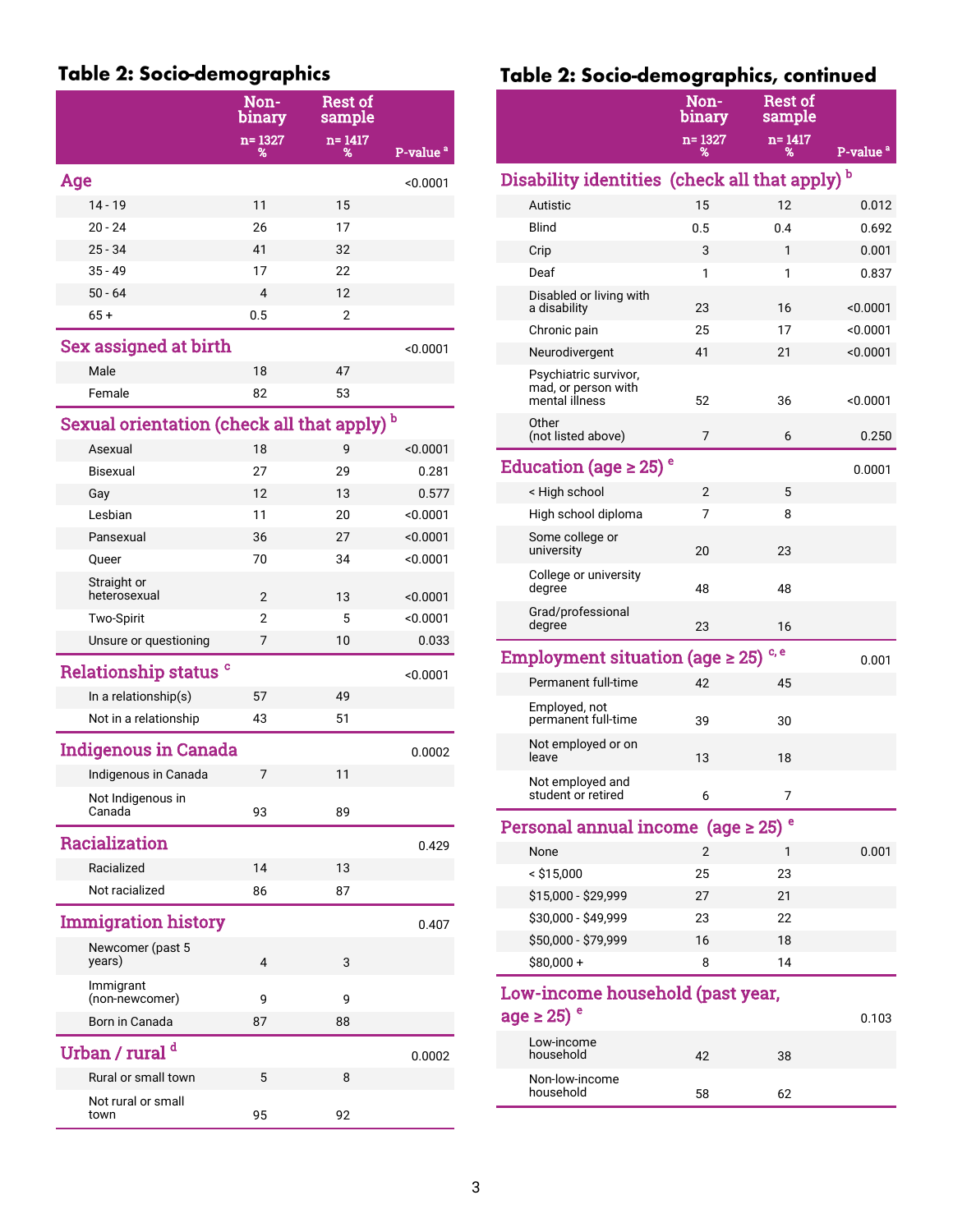- <span id="page-3-0"></span>[a](#page-2-0) Values <0.050 indicate that differences between groups are statistically significant.
- <span id="page-3-1"></span>[b](#page-2-1) Participants could select more than one option, so total will be more than 100%.
- <span id="page-3-2"></span>[c](#page-2-2) These variables were missing for 10% of participants or more.
- <span id="page-3-3"></span>[d](#page-2-3) Rural and small town includes participants who reported a postal code or forward sortation area for a town or municipality with population <10,000.
- <span id="page-3-4"></span>[e](#page-2-5) Personal income, education, and employment are reported here for those ages 25 and older; additional data on student status and other factors will be reported in our youth report.

sex at birth (AFAB). P-values that are less than 0.0500 indicate that differences between groups are statistically significant, while p-values that are greater than or equal to 0.0500 indicate that there is no statistically significant difference.

### **Socio-Demographics**

Table 1 shows that non-binary participants were similarly distributed across the provinces and territories compared to the rest of the Trans PULSE Canada sample. The largest proportion of participants reported currently living in Ontario, followed by Alberta and British Columbia, then Quebec.

Table 2 shows that the largest proportions of both non-binary participants and the rest of the sample were between the ages of 25 and 34 (41% and 32%, respectively). Non-binary participants were more likely than the rest of the sample to be youth (ages 24 and under, 37% vs. 32%), and less likely to be over the age of 50 (4.5% vs. 14%). Most non-binary participants were AFAB (82%), whereas 18% were AMAB. A large majority of non-binary participants identified as queer, being two times more likely than the rest of the sample to identify as such (70% vs. 34%). Nonbinary participants were also more likely than the rest of the sample to identify as disabled or living with a disability (23% vs. 16%). Non-binary participants were two times as likely as the rest of the sample to identify as neurodivergent (41% vs. 21%).

Among those ages 25 and older, the majority of both non-binary participants (71%) and the rest of the

sample (64%) had at least a college or university degree and the majority was employed. However, a significantly larger proportion of non-binary participants had a graduate/professional degree compared with other Trans PULSE Canada participants (23% vs. 16%). Despite this, non-binary participants reported lower annual incomes than the rest of the sample, being less likely to report an income greater than \$80,000 (8% vs. 14%), and more likely to report an income of less than \$30,000 (54% vs. 45%).

### **Health and Well-being**

Table 3 shows that non-binary participants generally had worse self-reported health and health care access than the rest of the sample. While most participants had a primary health care provider, 25% of non -binary participants did not, compared with 14% of the other Trans PULSE Canada participants. Half (52%) of the non-binary sample reported past-year unmet health care needs, a significantly larger proportion than the rest of the sample which was a still notable 38%. Non-binary participants had worse selfrated physical and mental health than other survey participants, with 62% of non-binary participants self -reporting fair or poor mental health compared with 49% of the rest of the sample. One in three nonbinary participants reported considering suicide in the past year. Non-binary participants were less likely than other participants to be planning to receive any gender-affirming medical care. However, among those who sought gender-affirming care, non-binary participants were about half as likely to have received all the gender-affirming care they needed compared with the rest of the sample (16% vs. 35%).

In the past 5 years, non-binary participants generally experienced higher levels of sexual harassment (50% vs. 35%) and sexual assault (30% vs. 22%) than the other Trans PULSE Canada participants. A large majority of the non-binary sample (70%) reported verbal harassment. Non-binary participants reported lower levels of transphobic physical and/or sexual assault than the rest of the sample (16% vs. 20%). A notable 59% of non-binary participants reported avoidance of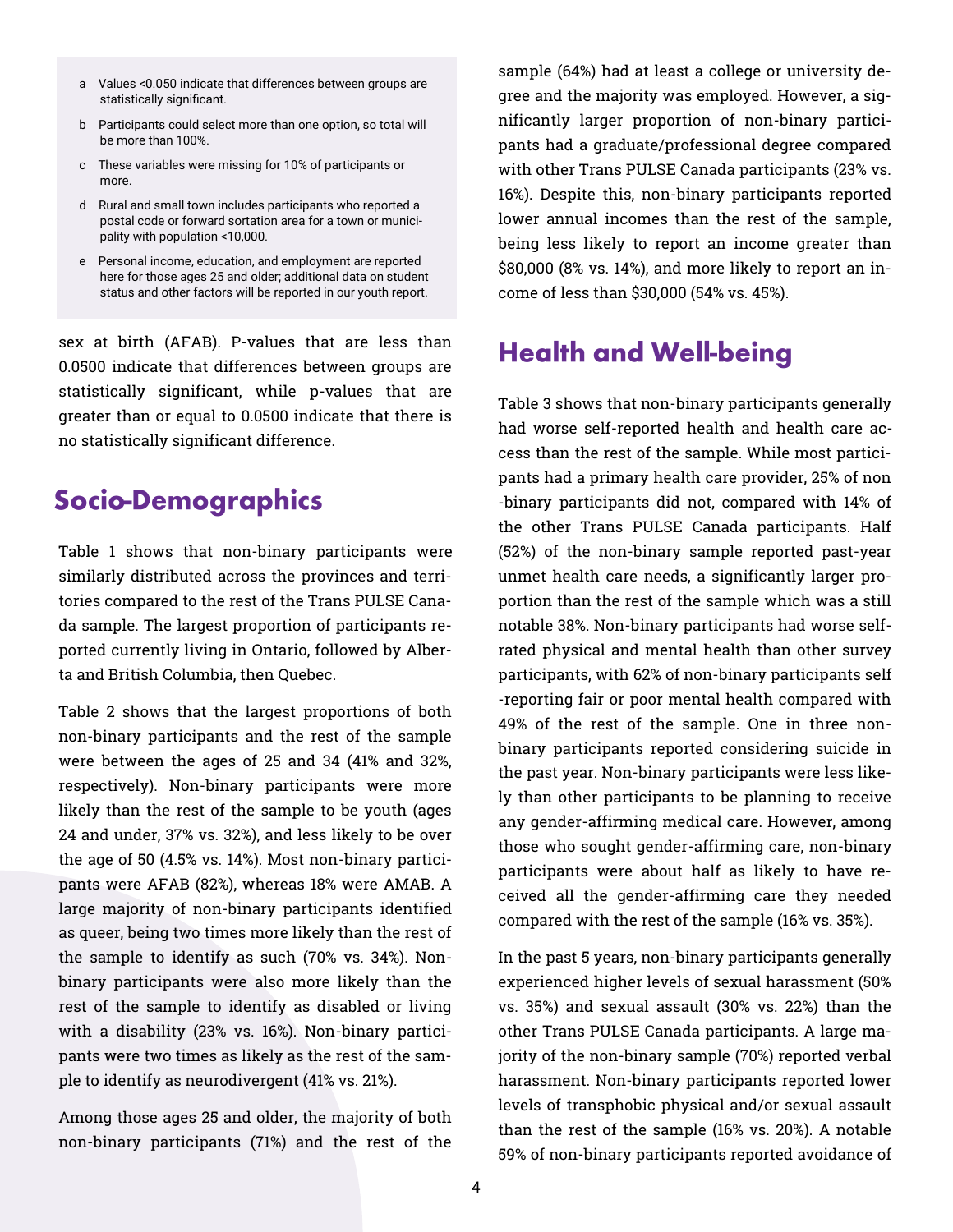#### Table 3: Health & well-being

|                                                                                   | <b>Non-</b><br>binary            | <b>Rest of</b><br>sample |                      |  |  |  |
|-----------------------------------------------------------------------------------|----------------------------------|--------------------------|----------------------|--|--|--|
|                                                                                   | n= 1327                          | $n = 1417$<br>℁          | P-value <sup>a</sup> |  |  |  |
|                                                                                   | Has primary health care provider |                          |                      |  |  |  |
| Yes                                                                               | 75                               | 86                       |                      |  |  |  |
| No                                                                                | 25                               | 14                       |                      |  |  |  |
| Unmet health care need(s) (past year)                                             |                                  |                          | < 0.0001             |  |  |  |
| Unmet need(s)                                                                     | 52                               | 38                       |                      |  |  |  |
| No unmet need                                                                     | 48                               | 62                       |                      |  |  |  |
| Avoided emergency room (past year)                                                |                                  |                          | 0.002                |  |  |  |
| Yes                                                                               | 9                                | 14                       |                      |  |  |  |
| No                                                                                | 70                               | 64                       |                      |  |  |  |
| Never needed ER care                                                              | 21                               | 22                       |                      |  |  |  |
| Gender-affirming medical care status                                              |                                  |                          | < 0.0001             |  |  |  |
| Had all needed care                                                               | 16                               | 35                       |                      |  |  |  |
| In the process of<br>completing                                                   | 19                               | 45                       |                      |  |  |  |
| Planning, but not begun                                                           | 15                               | 14                       |                      |  |  |  |
| Not planning                                                                      | 20                               | 3                        |                      |  |  |  |
| Unsure if going to seek<br>care                                                   | 30                               | $\overline{\mathbf{A}}$  |                      |  |  |  |
| <b>Self-rated health</b>                                                          |                                  |                          | < 0.0001             |  |  |  |
| Excellent or very good                                                            | 32                               | 42                       |                      |  |  |  |
| Good                                                                              | 37                               | 36                       |                      |  |  |  |
| Fair or poor                                                                      | 31                               | 23                       |                      |  |  |  |
| Self-rated mental health                                                          |                                  |                          | < 0.0001             |  |  |  |
| Excellent or very good                                                            | 11                               | 22                       |                      |  |  |  |
| Good                                                                              | 28                               | 29                       |                      |  |  |  |
| Fair or poor                                                                      | 62                               | 49                       |                      |  |  |  |
| Considered suicide (past year) <sup>b</sup>                                       |                                  |                          | 0.474                |  |  |  |
| Yes                                                                               | 31                               | 32                       |                      |  |  |  |
| No                                                                                | 69                               | 68                       |                      |  |  |  |
| Attempted suicide (past year) <sup>b</sup>                                        |                                  |                          | 0.098                |  |  |  |
| Yes                                                                               | 5                                | 6                        |                      |  |  |  |
| No                                                                                | 95                               | 94                       |                      |  |  |  |
| <b>Experienced violence or harassment</b><br>(past 5 years, check all that apply) |                                  | b, c                     |                      |  |  |  |
| Verbal harassment                                                                 | 70                               | 66                       | 0.020                |  |  |  |
| Physical intimidation or                                                          |                                  |                          |                      |  |  |  |
| threats                                                                           | 37                               | 37                       | 0.968                |  |  |  |
| Physical violence                                                                 | 16                               | 17                       | 0.649                |  |  |  |

Sexual harassment 50 35 <0.0001 Sexual assault 30 22 <0.0001

#### Table 3: Health & well-being, continued

<span id="page-4-10"></span><span id="page-4-8"></span><span id="page-4-1"></span>

|                                                                                                                          | Non-<br>binary | <b>Rest of</b><br>sample |                      |
|--------------------------------------------------------------------------------------------------------------------------|----------------|--------------------------|----------------------|
|                                                                                                                          | n=1327<br>℁    | $n = 1417$<br>℁          | P-value <sup>a</sup> |
| <b>Transphobic physical or sexual assault</b><br>(past 5 years) b, d                                                     |                |                          | 0.006                |
| Yes                                                                                                                      | 16             | 20                       |                      |
| No                                                                                                                       | 84             | 80                       |                      |
| Avoided public spaces for fear of<br>harassment or outing (past 5 years) b, e                                            |                |                          | < 0.0001             |
| No avoidance                                                                                                             | 19             | 12                       |                      |
| 1 or 2 types of spaces                                                                                                   | 21             | 19                       |                      |
| 3 or more types of<br>spaces                                                                                             | 59             | 68                       |                      |
| Avoidance of specific spaces for fear of<br>harassment or outing (past 5 years,<br>check all that apply) <sup>b, c</sup> |                |                          |                      |

<span id="page-4-18"></span><span id="page-4-16"></span><span id="page-4-15"></span><span id="page-4-14"></span><span id="page-4-13"></span><span id="page-4-11"></span>

| Public washrooms                                 | 56 | 68 | < 0.0001 |
|--------------------------------------------------|----|----|----------|
| Gyms or pools                                    | 54 | 70 | < 0.0001 |
| Travelling internationally                       | 37 | 41 | 0.022    |
| Travelling within Canada                         | 10 | 16 | < 0.0001 |
| Housing security <sup>b</sup>                    |    |    | 0.535    |
| Secure                                           | 90 | 90 |          |
| Insecure <sup>f</sup>                            | 10 | 10 |          |
| Household food security (past year) <sup>b</sup> |    |    | 0.520    |
| Always had enough to<br>eat                      | 86 | 84 |          |
| Sometimes did not have<br>enough                 | 11 | 12 |          |
| Often did not have<br>enough                     | 3  | 4  |          |
|                                                  |    |    |          |

<span id="page-4-19"></span><span id="page-4-3"></span><span id="page-4-0"></span>[a](#page-4-1) Values <0.050 indicate that differences between groups are statistically significant.

- <span id="page-4-2"></span>[b](#page-4-3) These variables were missing for 10% of participants or more.
- <span id="page-4-6"></span><span id="page-4-4"></span>[c](#page-4-7) Participants could select more than one option, so total will be more than 100%.
- <span id="page-4-9"></span>[d](#page-4-10) Experience happened "because you're trans or non-binary."
- <span id="page-4-12"></span>[e](#page-4-13) Of 14 spaces given as options in survey (e.g., public washrooms, schools, being out on the land, public transit).
- <span id="page-4-17"></span><span id="page-4-7"></span><span id="page-4-5"></span>[f](#page-4-18) Included living in shelters, motels or boarding houses, temporarily with partners/friends/family, on the street, in a car, or in an abandoned building.

3 or more types of public spaces such as washrooms and gyms, with the rest of the sample reporting even higher levels (68%).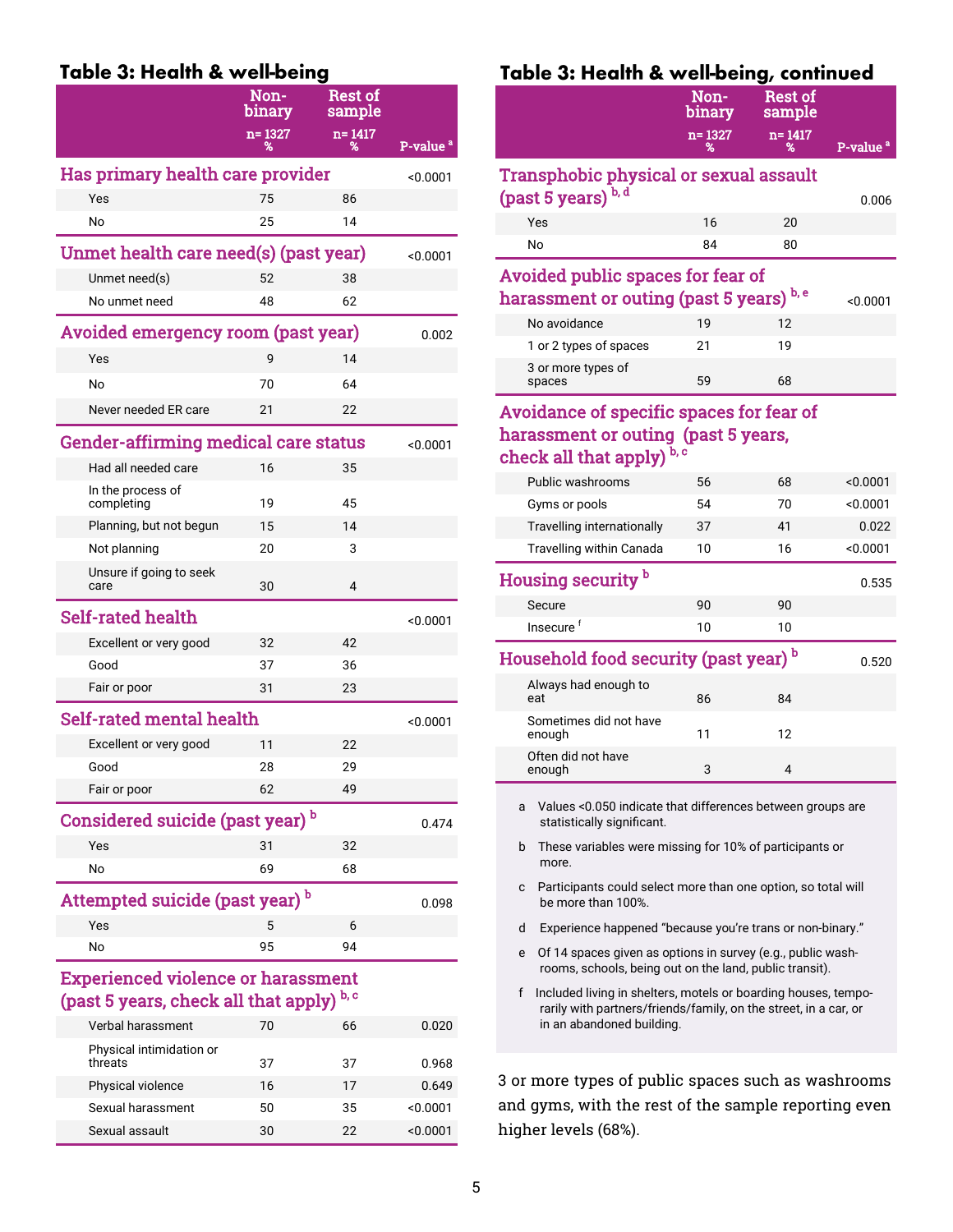### **Primary Care Experiences**

Table 4 indicates that, overall, non-binary participants reported worse experiences in primary care than other Trans PULSE Canada participants. Among those with a primary health care provider, 59% of non -binary participants had a primary health care provider that knew about their trans/non-binary identity, compared to 92% of all other participants. Nonbinary participants were also less comfortable discussing trans/non-binary health needs with their primary health care providers, with 47% very or mostly comfortable, compared to 79% of other participants. One in three non-binary participants reported that their primary health care provider had no knowledge about trans/non-binary health needs. In the past 12 months, less than half (47%) of nonbinary participants were referred to by their correct name or pronouns by their provider, compared to 80% of other participants.

### **Barriers to Gender-Affirming** Care

Table 5 shows that more than 1 in 3 Trans PULSE Canada participants were on a waitlist for genderaffirming care, and this level was similar for nonbinary participants. The most common barriers to gender-affirming care for non-binary and other participants were the cost of treatment and transportation to treatment. A significantly greater proportion of non-binary participants ages 14-24 (29%) could not afford travel to treatment compared to non-binary participants ages 25+ (16%). Among non-binary participants, no other statistically significant differences by age group were found (results for analyses by age not shown in tables).

When it comes to sharing information at a mental health assessment, more than 1 in 3 non-binary participants avoided sharing information about their mental health to receive gender-affirming care. More than 1 in 5 non-binary participants avoided discussing their non-binary identity for this reason.

#### **Table 4: Primary care experiences** among those who have a primary health care provider

<span id="page-5-1"></span>

|                                                                                          | Non-<br>binary | <b>Rest of</b><br>sample |                      |
|------------------------------------------------------------------------------------------|----------------|--------------------------|----------------------|
|                                                                                          | n= 954<br>℁    | $n = 1138$<br>℁          | P-value <sup>a</sup> |
| Primary care provider knows you're<br>trans or non-binary                                |                |                          | < 0.0001             |
| Yes                                                                                      | 59             | 92                       |                      |
| No                                                                                       | 41             | 8                        |                      |
| <b>Comfort discussing trans/non-binary</b><br>health needs with primary care<br>provider | 47             | 79                       | < 0.0001             |
| Very or mostly<br>Somewhat                                                               | 25             | 13                       |                      |
| Not at all                                                                               | 28             | 9                        |                      |
| Primary care provider's level of<br>knowledge about trans/non-binary<br>health needs     |                |                          | < 0.0001             |
| Very or mostly                                                                           | 34             | 53                       |                      |
| Somewhat                                                                                 | 33             | 30                       |                      |

#### Primary care provider experiences (past 12 months, check all that apply) $<sup>b</sup>$  $<sup>b</sup>$  $<sup>b</sup>$ </sup>

<span id="page-5-3"></span>Not at all 33 17

| Clinic used inclusive<br>forms            | 25 | 40 | < 0.0001 |
|-------------------------------------------|----|----|----------|
| Provider asked about<br>name or pronouns  | 31 | 35 | 0.095    |
| Provider used correct<br>name or pronouns | 47 | 80 | < 0.0001 |
| Repeatedly misgendered<br>by provider     | 27 | 10 | <0.0001  |

<span id="page-5-0"></span>[a](#page-5-1) Values <0.0500 indicate that differences between groups are statistically significant.

<span id="page-5-2"></span>[b](#page-5-3) Participants could select more than one option, so total will be more than 100%.

### **Experiences Related to Misgendering**

Table 6 shows that more than twice as many nonbinary participants as other Trans PULSE Canada participants (59% vs. 26%) reported being misgendered daily. A high proportion (70%) of nonbinary participants either never corrected others when misgendered or corrected others less than half the time. However, more than half of non-binary par-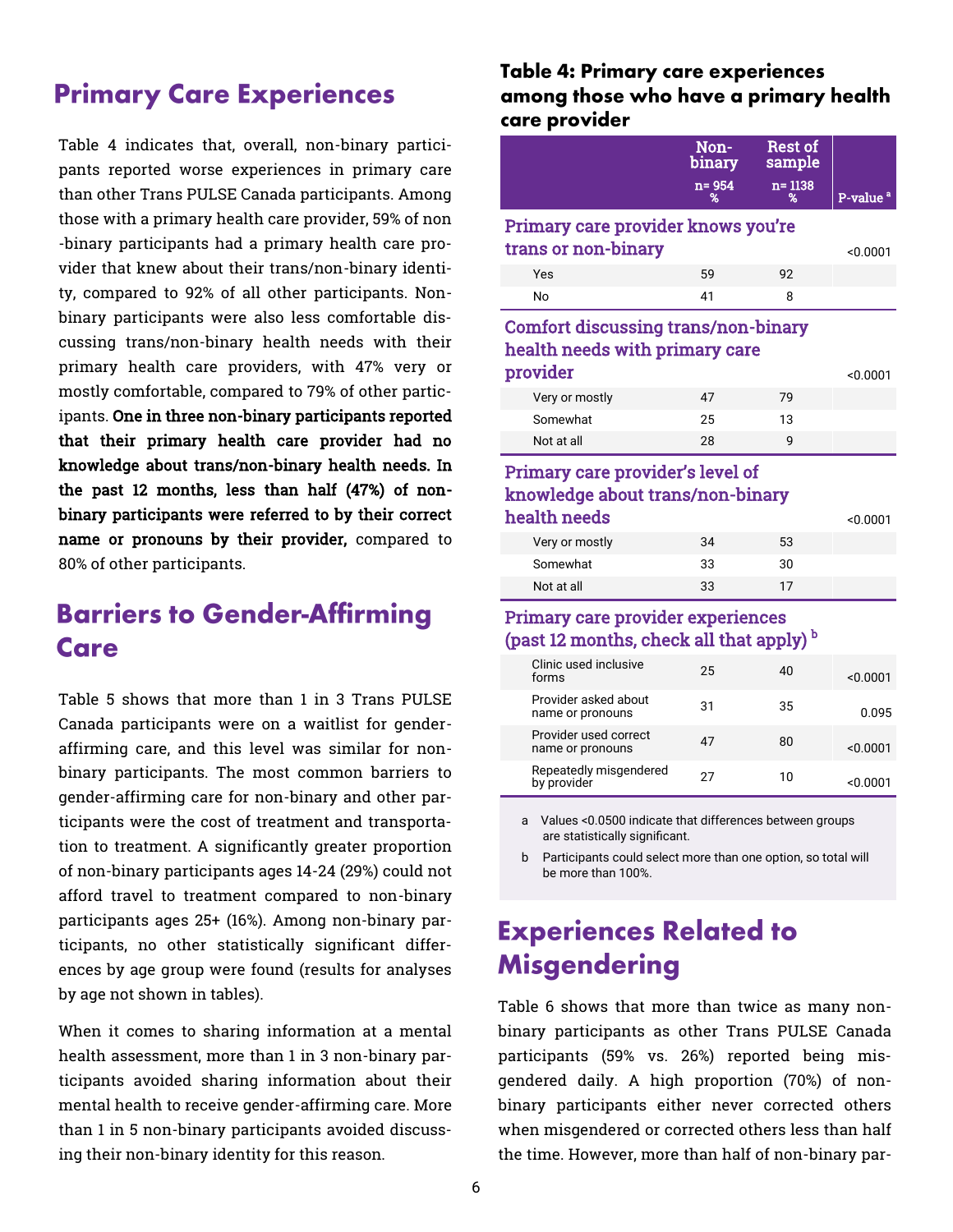#### Table 5: Barriers to gender-affirming medical care among those planning or in the process of completing desired care

|  |  | Non-<br>binary | <b>Rest of</b><br>sample |                      |
|--|--|----------------|--------------------------|----------------------|
|  |  | $n = 415$<br>% | $n = 752$<br>0%          | P-value <sup>a</sup> |
|  |  |                |                          |                      |

#### Barriers delaying gender-affirming care (check all that apply) $<sup>b</sup>$ </sup>

<span id="page-6-3"></span>

| Can't afford treatment                      | 34  | 34  | 0.884 |
|---------------------------------------------|-----|-----|-------|
| Can't afford travel to<br>treatment         | 21  | 22  | 0.914 |
| Denied due to gender<br>identity/expression | 3   | 2   | 0.257 |
| Denied due to weight                        | 7   | 6   | 0.369 |
| Denied due to mental<br>health              | 6   | 4   | 0.244 |
| Denied due to autism                        | 0.5 | 0.4 | 1.000 |
| On a waitlist                               | 35  | 39  | 0.154 |

#### At a mental health assessment, avoided sharing information about: (check all that apply)<sup>[b](#page-6-2), [c](#page-6-5)</sup>

<span id="page-6-6"></span><span id="page-6-4"></span>

| <b>Mental health</b>                      | 35 | 32 | 0.524 |
|-------------------------------------------|----|----|-------|
| Autism                                    | 8  |    | 0.224 |
| Non-binary identity                       | 23 | g  | 0.001 |
| Gender dysphoria, or<br>lack of dysphoria | 17 | 12 | 0.208 |
| Time spent living in<br>true gender       | 11 | 8  | 0.452 |

<span id="page-6-0"></span>[a](#page-6-1) Values <0.0500 indicate that differences between the nonbinary total and rest of sample total columns are statistically significant.

- <span id="page-6-2"></span>[b](#page-6-3) Participants could select more than one option, so total will be more than 100%.
- <span id="page-6-5"></span>[c](#page-6-6) Among participants who had a mental health assessment for gender-affirming medical care in the past 12 months.

ticipants (57%) and an even greater proportion of other survey participants (73%) reported feeling very or quite upset upon being misgendered.

Table 6a shows that the largest proportion of both AMAB and AFAB participants used they/them pronouns in day-to-day life, with 84% and 89% using these pronouns, respectively. Those AMAB were more likely to use she/her pronouns than those AFAB (42% vs 14%), and those AFAB were more likely to use he/him pronouns than those AMAB (28% vs. 15%). Appreciable proportions of both AMAB and AFAB participants (10% and 6%, respectively) used

#### Table 6: Experiences related to misgendering

<span id="page-6-10"></span><span id="page-6-1"></span>

|                                           | Non-<br>binary  | <b>Rest of</b><br>sample |                      |
|-------------------------------------------|-----------------|--------------------------|----------------------|
|                                           | $n = 1327$<br>℁ | $n = 1417$<br>℁          | P-value <sup>a</sup> |
| <b>Frequency misgendered</b> <sup>b</sup> |                 |                          | < 0.0001             |
| Every day                                 | 59              | 26                       |                      |
| Every week                                | 24              | 23                       |                      |
| Every month                               | 7               | 19                       |                      |
| Every year                                | 4               | 15                       |                      |
| Never                                     | 7               | 16                       |                      |

#### Frequency you correct others when they misgender you <sup>[b](#page-6-9), [c](#page-6-12)</sup>

<span id="page-6-11"></span>

| www.nationalelect.com                    |    |    | ו טטט.ט  |
|------------------------------------------|----|----|----------|
| All or most of the<br>time               | 13 | 33 |          |
| Half the time                            | 17 | 15 |          |
| Less than half the<br>time               | 42 | 31 |          |
| Never                                    | 28 | 22 |          |
|                                          |    |    |          |
| Reaction to misgendering <sup>b, c</sup> |    |    | < 0.0001 |
| Very or quite upset                      | 57 | 73 |          |
| Neutral                                  | 25 | 15 |          |
| Not very upset, or not<br>upset at all   | 17 | 12 |          |

<span id="page-6-15"></span><span id="page-6-14"></span><span id="page-6-13"></span><span id="page-6-8"></span> $\sim$ 0.001

<span id="page-6-7"></span>[a](#page-6-8) Values <0.050 indicate that differences between groups are statistically significant.

<span id="page-6-9"></span>[b](#page-6-10) These variables were missing for 10% of participants or more.

<span id="page-6-12"></span>[c](#page-6-13) Among participants who have been misgendered.

pronouns not provided as options in the survey, which were he/him, she/her, they/them, or ze/zir.

### **Relationship with Broader Trans Communities**

Table 7 shows that non-binary participants had a weaker relationship with broader trans communities than the rest of the sample. In in-person trans spaces, less than half of the Trans PULSE Canada sample reported a very or somewhat strong sense of belonging, with a smaller proportion of non-binary participants reporting this compared with the rest of the sample (40% vs. 49%). Furthermore, 1 in 4 non-binary participants did not have access to in-person spaces specific for non-binary people.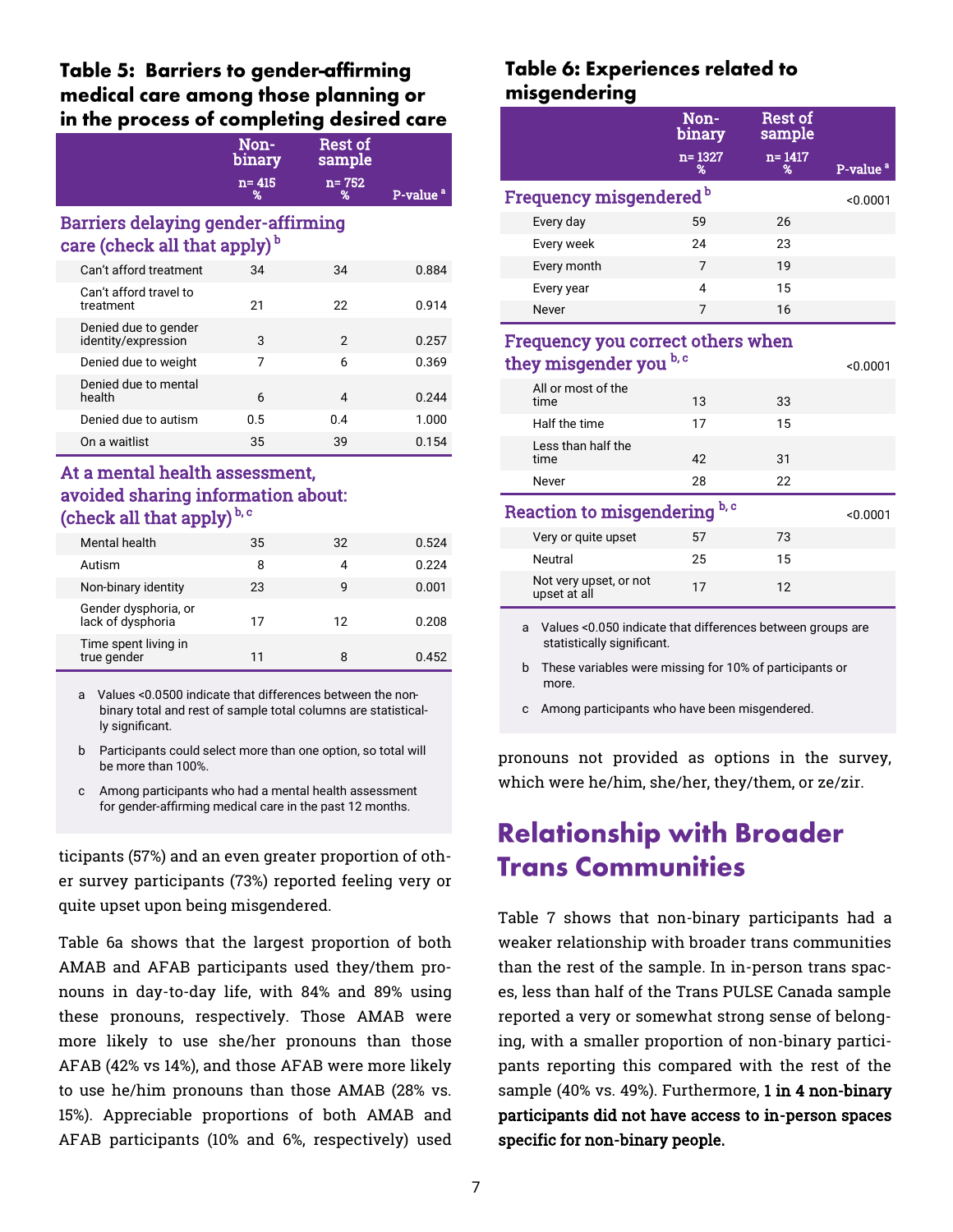#### Table 6a: Pronouns among those who have asked people to use other pronouns to better reflect their gender

<span id="page-7-1"></span>

| Non-binary      |                   |                      |
|-----------------|-------------------|----------------------|
| <b>AMAB</b>     | <b>AFAB</b>       |                      |
| $n = 139$<br>l% | $n = 788$<br>$\%$ | P-value <sup>a</sup> |

#### Pronouns used in day-to-day life (check all that apply) $<sup>b</sup>$  $<sup>b</sup>$  $<sup>b</sup>$ </sup>

<span id="page-7-7"></span>

| She/her   | 42 | 14 | < 0.0001 |
|-----------|----|----|----------|
| He/him    | 15 | 28 | 0.001    |
| They/them | 84 | 89 | 0.091    |
| Ze/Zir    | 2  | 3  | 0.859    |
| Other     | 10 | 6  | 0.056    |

<span id="page-7-0"></span>[AMAB=](#page-7-1) Assigned male sex at birth.

<span id="page-7-2"></span>[AFAB](#page-7-3)= Assigned female sex at birth.

- <span id="page-7-4"></span>[a](#page-7-5) Values <0.050 indicate that differences between groups are statistically significant.
- <span id="page-7-6"></span>[b](#page-7-7) Participants could select more than one option, so total will be more than 100%.

Non-binary participants were less likely to be "very or mostly" comfortable with being described as "transgender" (55% vs. 67%) and "trans" (67% vs. 77%), compared with other Trans PULSE Canada participants. Among both non-binary and other survey participants, a greater proportion was comfortable being described as "trans" than being described as "transgender." Among non-binary participants, 74% of those ages 14-24 were "very or mostly" comfortable being described as "trans" compared to 64% of those ages 25-49 and 54% of those ages 50 and older. However, a notable 32% of non-binary participants ages 50 and older were "somewhat" comfortable being described as "trans" compared to 15% of those ages 14- 24, and 23% of those ages 25-29. These differences between age groups among non-binary participants were statistically significant (results for age differences not shown in tables).

### **Romantic Partner Support** and Transphobic Violence

Table 8 shows that, among non-binary people who had romantic relationships in the past 12 months,

#### Table 7: Relationship with the broader . . . . . . . . . . . . . **. .** . .

<span id="page-7-9"></span><span id="page-7-5"></span><span id="page-7-3"></span>

| <b>frans community</b>                                                                                                                            |                |                          |                      |
|---------------------------------------------------------------------------------------------------------------------------------------------------|----------------|--------------------------|----------------------|
|                                                                                                                                                   | Non-<br>binary | <b>Rest of</b><br>sample |                      |
|                                                                                                                                                   | n= 1327        | n= 1417<br>%             | P-value <sup>a</sup> |
| Sense of belonging in trans spaces                                                                                                                |                |                          | <0.0001              |
| in-person                                                                                                                                         |                |                          |                      |
| Very or<br>somewhat strong                                                                                                                        | 40             | 49                       |                      |
| Somewhat weak                                                                                                                                     | 28             | 19                       |                      |
| Very weak                                                                                                                                         | 16             | 10                       |                      |
| Don't have<br>access to these<br>spaces                                                                                                           | 11             | 13                       |                      |
| Not interested in<br>these spaces                                                                                                                 | 4              | 9                        |                      |
| Sense of belonging in non-binary                                                                                                                  |                |                          |                      |
| spaces in-person                                                                                                                                  |                |                          | <0.0001              |
| Very or<br>somewhat strong                                                                                                                        | 47             | 19                       |                      |
| Somewhat weak                                                                                                                                     | 16             | 14                       |                      |
| Very weak                                                                                                                                         | 9              | 11                       |                      |
| Don't have<br>access to these<br>spaces                                                                                                           | 25             | 15                       |                      |
| Not interested in<br>these spaces                                                                                                                 | $\overline{2}$ | 42                       |                      |
| <b>Comfortable being described as</b>                                                                                                             |                |                          |                      |
| "transgender"                                                                                                                                     |                |                          | < 0.0001             |
| Very or mostly                                                                                                                                    | 55             | 67                       |                      |
| Somewhat                                                                                                                                          | 27             | 21                       |                      |
| Not at all                                                                                                                                        | 18             | 12                       |                      |
| <b>Comfortable being described as</b>                                                                                                             |                |                          |                      |
| "trans"                                                                                                                                           |                |                          | < 0.0001             |
| Very or mostly                                                                                                                                    | 67             | 77                       |                      |
| Somewhat                                                                                                                                          | 20             | 15                       |                      |
| Not at all                                                                                                                                        | 12             | 8                        |                      |
| Values <0.0500 indicate that differences between the non-<br>a<br>binary total and rest of sample total columns are statistically<br>significant. |                |                          |                      |

<span id="page-7-8"></span>the majority had partners who actively supported their trans or non-binary identity. Partners supported their identity by affirming their clothing or gender expression (88%), introducing them to friends and family (88%), and advocating for others to use their correct name or pronouns (80%). There was a low prevalence of transphobic violence perpetrated by romantic partners who, for most of the non-binary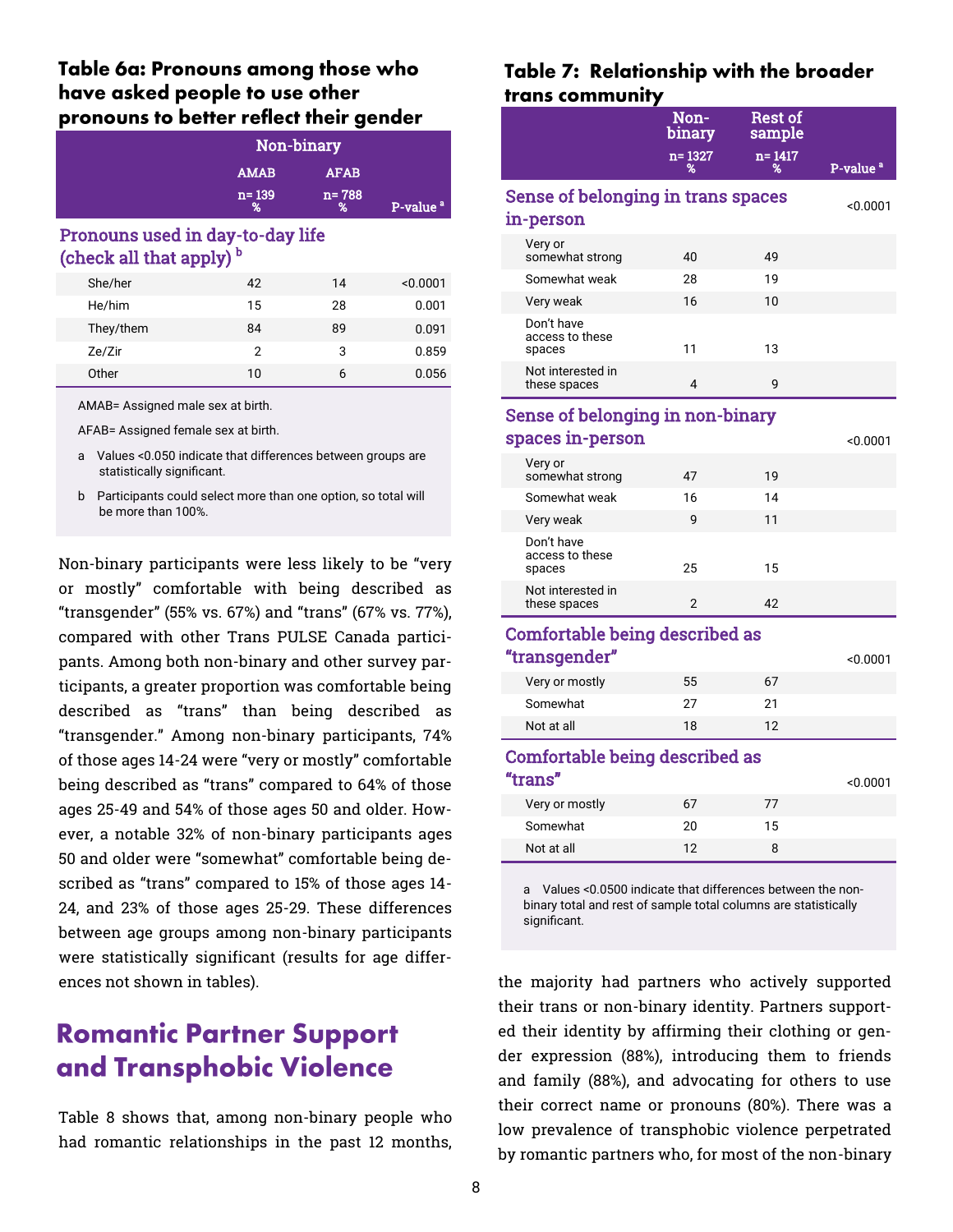sample, did not interfere with their gender-affirming care (97%), nor their clothing or gender expression (91%). Half (51%) of non-binary participants had romantic partners that reduced contact with people who were unsupportive of their non-binary gender. This is still a significantly lower proportion than other Trans PULSE Canada participants (63%).

### Conclusion

This report presents the first national, quantitative data on non-binary people in Canada ages 14+. Half (48%, n = 1,327) of Trans PULSE Canada participants identified as non-binary. Non-binary participants had poorer self-rated physical and mental health, and lower general and gender-affirming health care access than the rest of the sample. Non-binary participants also experienced slightly higher levels of sexual assault, sexual harassment, and verbal harassment than the other survey participants. However, they were less likely to report physical or sexual violence specifically due to being trans or nonbinary. Non-binary participants had a weaker connection to broader trans communities.

As Trans PULSE Canada recruited both trans and non-binary people in its promotional messaging, non -binary people that do not identify as trans may have been disproportionately excluded in our sample. Future research should aim to employ probabilistic sampling methods, and recruit a larger sample to increase the power to detect statistically significant differences not only between non-binary people and other non-cisgender people, but also between groups within non-binary communities, such as age groups. The identities that fall underneath the non-binary umbrella (e.g. genderqueer, agender, etc.) should also be disaggregated and explored both individually and in comparison to one another.

The differences found between non-binary and other non-cisgender participants point to a need for research examining non-binary people's experiences separately from those of broader trans communities. These differences also warrant the development of

Table 8: Romantic partner support and abuse related to being trans or nonbinary among those who have had a romantic relationship in the past 12 months

<span id="page-8-6"></span><span id="page-8-5"></span><span id="page-8-4"></span><span id="page-8-3"></span><span id="page-8-1"></span>

|                                                                                                | <b>Non-</b><br>binary | <b>Rest of</b><br>sample |                          |
|------------------------------------------------------------------------------------------------|-----------------------|--------------------------|--------------------------|
|                                                                                                | n= 749                | $n = 700$<br>℁           | P-<br>value <sup>a</sup> |
| Affirmed your clothing or gender                                                               |                       |                          |                          |
| expression <sup>b</sup>                                                                        |                       |                          | 0.007                    |
| Yes                                                                                            | 88                    | 92                       |                          |
| N <sub>0</sub>                                                                                 | 12                    | 8                        |                          |
| Introduced you to friends/family b                                                             |                       |                          | 0.067                    |
| Yes                                                                                            | 88                    | 84                       |                          |
| No                                                                                             | 12                    | 16                       |                          |
| Advocated for others to use your correct                                                       |                       |                          |                          |
| name or pronouns <sup>b</sup>                                                                  |                       |                          | 0.086                    |
| Yes                                                                                            | 80                    | 84                       |                          |
| No                                                                                             | 20                    | 16                       |                          |
| Reduced contact with people who<br>weren't supportive of your gender <b>b</b><br>0.0003        |                       |                          |                          |
| Yes                                                                                            | 51                    | 63                       |                          |
| No                                                                                             | 49                    | 37                       |                          |
| <b>Partner interfered with gender-affirming</b><br>care <sup>b</sup>                           |                       |                          | 0.199                    |
| Yes                                                                                            | 3                     | 4                        |                          |
| <b>No</b>                                                                                      | 97                    | 96                       |                          |
| <b>Interfered with clothing or gender</b>                                                      |                       |                          |                          |
| expression <sup>b</sup>                                                                        |                       |                          | 0.352                    |
| Yes                                                                                            | 9                     | 8                        |                          |
| <b>No</b>                                                                                      | 91                    | 92                       |                          |
| Avoided introducing you to friends/<br>family <sup>b</sup>                                     |                       |                          | 0.175                    |
| Yes                                                                                            | 13                    | 16                       |                          |
| No                                                                                             | 87                    | 84                       |                          |
| Values <0.0500 indicate that differences between groups<br>a<br>are statistically significant. |                       |                          |                          |

<span id="page-8-9"></span><span id="page-8-8"></span><span id="page-8-7"></span><span id="page-8-2"></span><span id="page-8-0"></span>[b](#page-8-3) Among those for whom this question was applicable.

policies and programs that specifically support nonbinary people, such as a greater incorporation of non -binary needs and experiences in health professional training, and the creation of public spaces specifically for non-binary people. Future research should ex